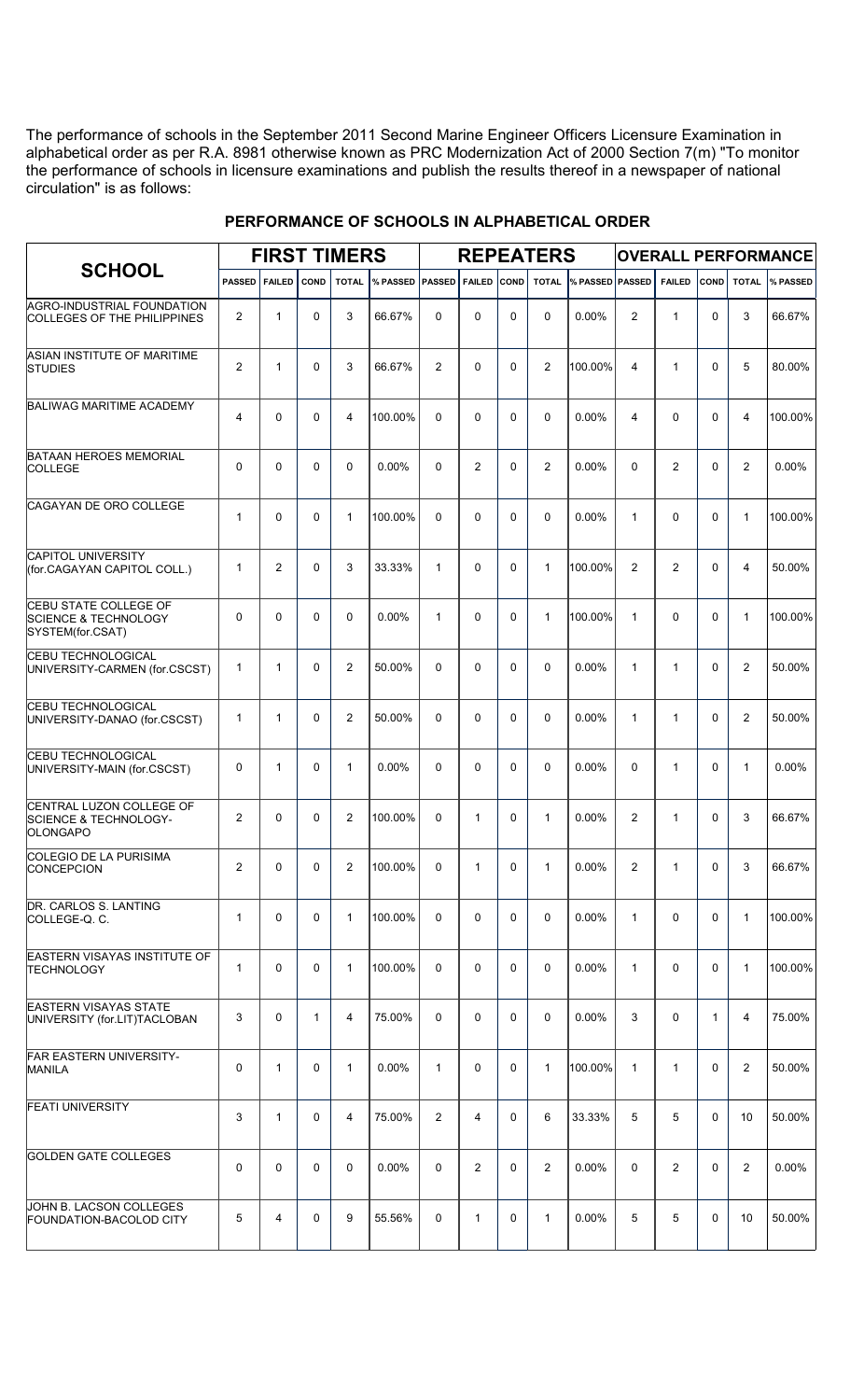| <b>SCHOOL</b>                                                                |                |                |              | <b>FIRST TIMERS</b> |                        |                |               |             | <b>REPEATERS</b> |                        |                |                |              |                | <b>OVERALL PERFORMANCE</b> |  |  |  |  |
|------------------------------------------------------------------------------|----------------|----------------|--------------|---------------------|------------------------|----------------|---------------|-------------|------------------|------------------------|----------------|----------------|--------------|----------------|----------------------------|--|--|--|--|
|                                                                              | <b>PASSED</b>  | <b>FAILED</b>  | <b>COND</b>  | <b>TOTAL</b>        | <b>% PASSED PASSED</b> |                | <b>FAILED</b> | <b>COND</b> | <b>TOTAL</b>     | <b>% PASSED PASSED</b> |                | <b>FAILED</b>  | <b>COND</b>  | <b>TOTAL</b>   | % PASSED                   |  |  |  |  |
| JOHN B. LACSON COLLEGES<br><b>FOUNDATION-ILOILO CITY</b>                     | 17             | 8              | $\Omega$     | 25                  | 68.00%                 | 3              | $\mathbf{1}$  | 0           | $\overline{4}$   | 75.00%                 | 20             | 9              | $\mathbf 0$  | 29             | 68.97%                     |  |  |  |  |
| LARENA NATIONAL VOCATIONAL<br><b>COLLEGE</b>                                 | 0              | $\mathbf{1}$   | $\Omega$     | $\mathbf{1}$        | 0.00%                  | $\Omega$       | $\Omega$      | $\Omega$    | $\Omega$         | 0.00%                  | $\Omega$       | $\mathbf{1}$   | $\Omega$     | $\mathbf{1}$   | 0.00%                      |  |  |  |  |
| LYCEUM MERCHANT MARINE<br><b>ACADEMY</b>                                     | $\mathbf{1}$   | 0              | $\Omega$     | $\mathbf{1}$        | 100.00%                | $\Omega$       | $\Omega$      | $\Omega$    | $\mathbf{0}$     | 0.00%                  | $\mathbf{1}$   | $\Omega$       | $\Omega$     | $\mathbf{1}$   | 100.00%                    |  |  |  |  |
| LYCEUM OF THE PHILIPPINES<br>UNIVERSITY-BATANGAS, INC                        | 6              | $\overline{2}$ | $\Omega$     | 8                   | 75.00%                 | $\overline{2}$ | $\Omega$      | $\Omega$    | $\overline{2}$   | 100.00%                | 8              | 2              | $\Omega$     | 10             | 80.00%                     |  |  |  |  |
| <b>MARINERS POLYTECHNIC</b><br><b>COLLEGE FOUNDATION-BARAS</b>               | 3              | 3              | $\mathbf{1}$ | $\overline{7}$      | 42.86%                 | $\Omega$       | $\Omega$      | $\Omega$    | $\mathbf{0}$     | 0.00%                  | 3              | 3              | $\mathbf{1}$ | $\overline{7}$ | 42.86%                     |  |  |  |  |
| MARINERS POLYTECHNIC<br><b>COLLEGE FOUNDATION-RAWIS</b>                      | $\mathbf{1}$   | $\overline{2}$ | $\Omega$     | 3                   | 33.33%                 | $\mathbf{1}$   | $\mathbf{1}$  | $\Omega$    | $\overline{2}$   | 50.00%                 | $\overline{2}$ | 3              | $\Omega$     | 5              | 40.00%                     |  |  |  |  |
| MARITIME ACADEMY OF ASIA &<br><b>THE PACIFIC</b>                             | 6              | 0              | $\Omega$     | 6                   | 100.00%                | $\Omega$       | $\Omega$      | $\Omega$    | $\Omega$         | 0.00%                  | 6              | 0              | $\Omega$     | 6              | 100.00%                    |  |  |  |  |
| MATS COLLEGE OF TECHNOLOGY                                                   | 0              | 0              | $\mathbf{1}$ | $\mathbf{1}$        | 0.00%                  | $\Omega$       | $\Omega$      | $\Omega$    | $\Omega$         | 0.00%                  | $\Omega$       | 0              | $\mathbf{1}$ | $\mathbf{1}$   | 0.00%                      |  |  |  |  |
| MIDWAY MARITIME FOUNDATION,<br><b>INC</b>                                    | $\mathbf{1}$   | 0              | 0            | $\mathbf{1}$        | 100.00%                | 0              | $\Omega$      | 0           | $\mathbf 0$      | 0.00%                  | $\mathbf{1}$   | 0              | 0            | $\mathbf{1}$   | 100.00%                    |  |  |  |  |
| MINDANAO POLYTECHNIC<br><b>COLLEGE</b>                                       | $\mathbf{1}$   | 0              | $\Omega$     | $\mathbf{1}$        | 100.00%                | 2              | $\Omega$      | 0           | $\overline{2}$   | 100.00%                | 3              | 0              | 0            | 3              | 100.00%                    |  |  |  |  |
| <b>MISAMIS INSTITUTE OF</b><br><b>TECHNOLOGY</b>                             | $\overline{2}$ | 5              | 0            | $\overline{7}$      | 28.57%                 | $\mathbf{1}$   | $\Omega$      | 0           | $\mathbf{1}$     | 100.00%                | 3              | 5              | 0            | 8              | 37.50%                     |  |  |  |  |
| <b>MTC COLLEGE</b>                                                           | 1              | 0              | 0            | 1                   | 100.00%                | 0              | 0             | 0           | 0                | $0.00\%$               | 1              | 0              | 0            | 1              | $ 100.00\% $               |  |  |  |  |
| NAMEI POLYTECHNIC INSTITUTE                                                  | 0              | $\mathbf{1}$   | 0            | $\mathbf{1}$        | 0.00%                  | 0              | $\mathbf{1}$  | 0           | $\mathbf{1}$     | 0.00%                  | $\Omega$       | $\overline{2}$ | $\mathbf 0$  | 2              | 0.00%                      |  |  |  |  |
| NAVAL STATE UNIVERSITY<br>(for.NAVAL INST) BILIRAN                           | $\overline{2}$ | $\Omega$       | 0            | $\overline{2}$      | 100.00%                | 0              | 0             | $\Omega$    | $\mathbf 0$      | 0.00%                  | $\overline{2}$ | 0              | $\mathbf 0$  | $\overline{2}$ | 100.00%                    |  |  |  |  |
| NAVAL STATE UNIVERSITY<br>(for NAVAL INST)-NAVAL                             | $\mathbf{1}$   | $\overline{2}$ | 0            | 3                   | 33.33%                 | 0              | $\mathbf 0$   | 0           | $\mathbf 0$      | $0.00\%$               | $\mathbf{1}$   | 2              | $\mathbf 0$  | 3              | 33.33%                     |  |  |  |  |
| NEGROS ORIENTAL STATE<br>UNIVERSITY (CVPC)-DUMAGUETE                         | $\overline{2}$ | $\overline{2}$ | 0            | 4                   | 50.00%                 | 0              | $\mathbf 0$   | 0           | $\mathbf 0$      | 0.00%                  | 2              | 2              | $\mathbf 0$  | $\overline{4}$ | 50.00%                     |  |  |  |  |
| NORTHERN ILOILO POLYTECHNIC<br><b>STATE COLLEGE-ESTANCIA</b>                 | $\overline{2}$ | $\mathbf{1}$   | 0            | 3                   | 66.67%                 | $\mathbf{1}$   | $\mathbf 0$   | 0           | $\mathbf{1}$     | 100.00%                | 3              | $\mathbf{1}$   | 0            | 4              | 75.00%                     |  |  |  |  |
| NORTHERN PHILS. COLL. FOR<br>MARITIME & TECHNOLOGICAL<br><b>STUDIES</b>      | 3              | $\Omega$       | 0            | 3                   | 100.00%                | 0              | $\mathbf 0$   | 0           | $\mathbf 0$      | 0.00%                  | 3              | 0              | $\mathbf 0$  | 3              | 100.00%                    |  |  |  |  |
| NORTHWESTERN UNIVERSITY                                                      | 0              | 1              | 1            | 2                   | 0.00%                  | 0              | $\mathbf 0$   | 0           | $\mathbf 0$      | $0.00\%$               | $\mathbf 0$    | $\mathbf{1}$   | $\mathbf{1}$ | 2              | $0.00\%$                   |  |  |  |  |
| NUEVA ECIJA UNIVERSITY OF<br><b>SCIENCE &amp; TECHNOLOGY-</b><br>CABANATUAN) | $\mathbf{1}$   | 0              | 0            | $\mathbf{1}$        | 100.00%                | 0              | $\mathbf 0$   | 0           | $\mathbf 0$      | 0.00%                  | $\mathbf{1}$   | 0              | $\mathbf 0$  | $\mathbf{1}$   | 100.00%                    |  |  |  |  |
| <b>OUR LADY OF FATIMA</b><br>UNIVERSITY-VALENZUELA                           | $\mathbf{1}$   | 1              | 0            | 2                   | 50.00%                 | 0              | $\mathbf 0$   | 0           | $\mathbf 0$      | $0.00\%$               | $\mathbf{1}$   | $\mathbf{1}$   | 0            | $\overline{2}$ | 50.00%                     |  |  |  |  |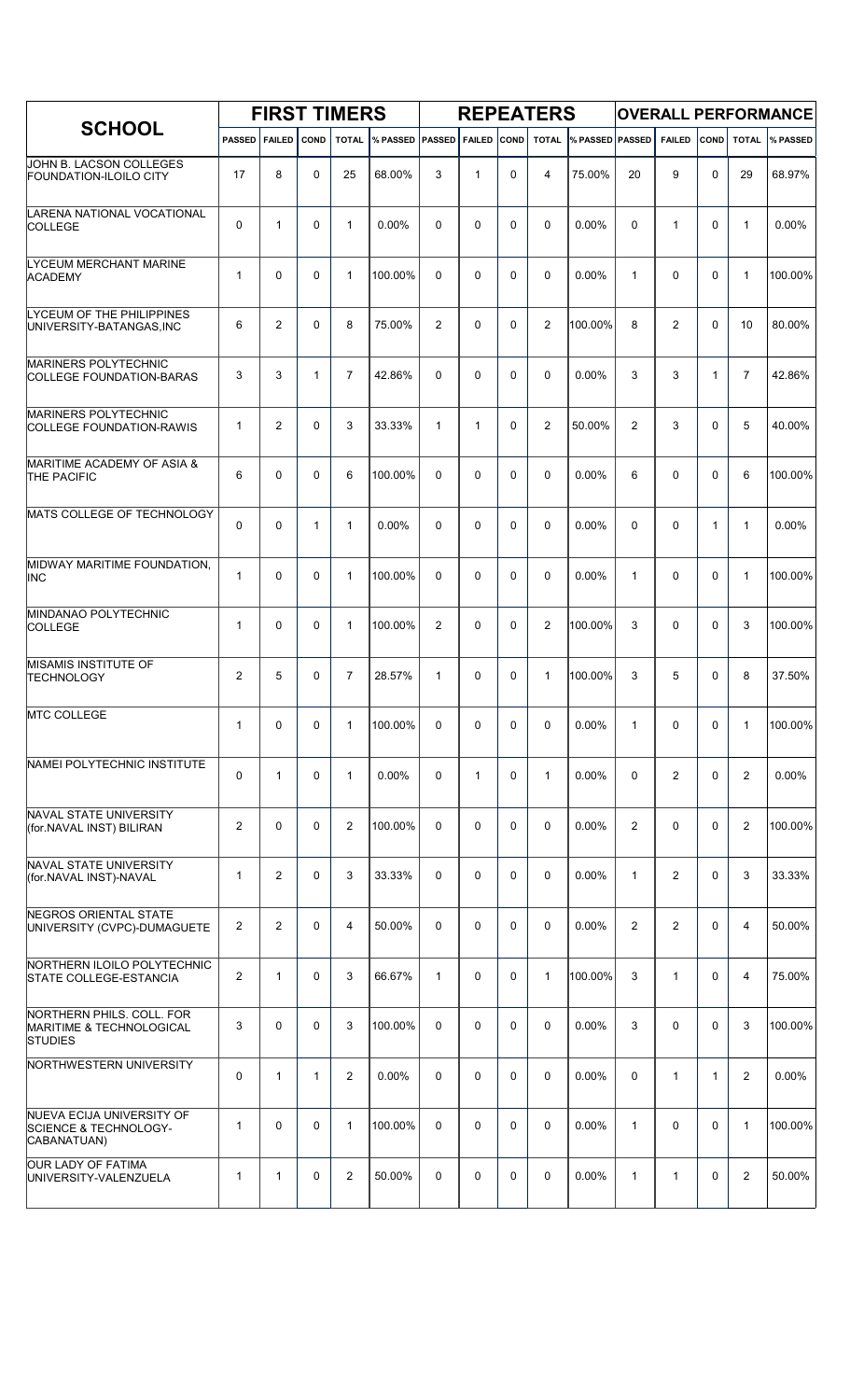| <b>SCHOOL</b>                                                                |                | <b>FIRST TIMERS</b> |                |                |                       |                |                |              | <b>REPEATERS</b> |                 |                |                |              |                | <b>OVERALL PERFORMANCE</b> |
|------------------------------------------------------------------------------|----------------|---------------------|----------------|----------------|-----------------------|----------------|----------------|--------------|------------------|-----------------|----------------|----------------|--------------|----------------|----------------------------|
|                                                                              | <b>PASSED</b>  | <b>FAILED</b>       | <b>COND</b>    | <b>TOTAL</b>   | <b>WEASSED PASSED</b> |                | <b>FAILED</b>  | <b>COND</b>  | <b>TOTAL</b>     | % PASSED PASSED |                | <b>FAILED</b>  | <b>COND</b>  | <b>TOTAL</b>   | <b>% PASSED</b>            |
| <b>PALOMPON INSTITUTE OF</b><br><b>TECHNOLOGY-PALOMPON</b>                   | 8              | $\overline{2}$      | 0              | 10             | 80.00%                | $\mathbf{1}$   | $\mathbf 0$    | 0            | $\mathbf{1}$     | 100.00%         | 9              | $\overline{2}$ | 0            | 11             | 81.82%                     |
| PANGASINAN MERCHANT MARINE<br><b>ACADEMY</b>                                 | 3              | 3                   | 0              | 6              | 50.00%                | $\Omega$       | 2              | 0            | $\overline{2}$   | 0.00%           | 3              | 5              | 0            | 8              | 37.50%                     |
| PHILIPPINE COLLEGE OF<br><b>SCIENCE &amp; TECHNOLOGY-</b><br><b>CALASIAO</b> | 0              | $\mathbf{1}$        | 0              | $\mathbf{1}$   | 0.00%                 | 0              | $\Omega$       | $\Omega$     | $\Omega$         | 0.00%           | $\Omega$       | $\mathbf{1}$   | 0            | $\mathbf{1}$   | 0.00%                      |
| PHILIPPINE MARITIME INSTITUTE-<br><b>BOHOL</b>                               | $\mathbf{1}$   | $\mathbf{1}$        | $\Omega$       | 2              | 50.00%                | 5              | $\mathbf{1}$   | 0            | 6                | 83.33%          | 6              | $\overline{2}$ | 0            | 8              | 75.00%                     |
| PHILIPPINE MARITIME INSTITUTE-<br>QUEZON CITY                                | 25             | 17                  | $\overline{2}$ | 44             | 56.82%                | 3              | 8              | $\mathbf{1}$ | 12               | 25.00%          | 28             | 25             | 3            | 56             | 50.00%                     |
| PHILIPPINE MERCHANT MARINE<br><b>ACADEMY</b>                                 | 24             | $\mathbf{1}$        | 0              | 25             | 96.00%                | 3              | $\Omega$       | $\Omega$     | 3                | 100.00%         | 27             | $\mathbf{1}$   | $\Omega$     | 28             | 96.43%                     |
| PHILIPPINE MERCHANT MARINE<br><b>SCHOOL-LAS PINAS</b>                        | $\overline{7}$ | 3                   | 0              | 10             | 70.00%                | $\mathbf{1}$   | $\mathbf{1}$   | $\Omega$     | $\overline{2}$   | 50.00%          | 8              | 4              | $\Omega$     | 12             | 66.67%                     |
| PHILIPPINE MERCHANT MARINE<br>SCHOOL-MANILA                                  | $\overline{7}$ | 2                   | $\mathbf{1}$   | 10             | 70.00%                | 5              | $\mathbf{1}$   | $\Omega$     | 6                | 83.33%          | 12             | 3              | $\mathbf{1}$ | 16             | 75.00%                     |
| POLYTECHNIC STATE COLLEGE<br><b>OF ANTIQUE</b>                               | $\mathbf{1}$   | $\mathbf{1}$        | 0              | $\overline{2}$ | 50.00%                | 0              | $\Omega$       | $\Omega$     | $\Omega$         | $0.00\%$        | $\mathbf{1}$   | $\mathbf{1}$   | $\Omega$     | $\overline{2}$ | 50.00%                     |
| POLYTECHNIC UNIVERSITY OF<br>THE PHILIPPINES-MAIN-STA. MESA                  | 0              | $\Omega$            | 0              | $\Omega$       | $0.00\%$              | 0              | $\mathbf{1}$   | 0            | $\mathbf{1}$     | $0.00\%$        | $\Omega$       | $\mathbf{1}$   | 0            | $\mathbf{1}$   | 0.00%                      |
| SAINT JOSEPH INSTITUTE OF<br><b>TECHNOLOGY</b>                               | $\mathbf{1}$   | 0                   | 0              | $\mathbf{1}$   | 100.00%               | 0              | $\Omega$       | 0            | $\Omega$         | $0.00\%$        | $\mathbf{1}$   | 0              | 0            | $\mathbf{1}$   | 100.00%                    |
| <b>SAINT LOUIS UNIVERSITY</b>                                                | $\mathbf{1}$   | 0                   | 0              | $\mathbf{1}$   | 100.00%               | 0              | 0              | 0            | 0                | $0.00\%$        | $\mathbf 1$    | 0              | 0            | $\mathbf{1}$   | $100.00\%$                 |
| SAINT THERESE-MTC COLLEGE-<br><b>ILOILO CITY</b>                             | $\mathbf{1}$   | $\Omega$            | $\Omega$       | $\mathbf{1}$   | 100.00%               | $\Omega$       | $\Omega$       | $\Omega$     | $\Omega$         | $0.00\%$        | $\mathbf{1}$   | $\Omega$       | $\Omega$     | $\mathbf{1}$   | 100.00%                    |
| SAINT THERESE-MTC COLLEGE-<br><b>TIGBAUAN</b>                                | $\overline{2}$ | $\mathbf{1}$        | 0              | 3              | 66.67%                | $\Omega$       | $\Omega$       | $\Omega$     | $\Omega$         | $0.00\%$        | $\overline{2}$ | $\mathbf{1}$   | $\Omega$     | 3              | 66.67%                     |
| SIQUIJOR STATE COLLEGE                                                       | $\mathbf{1}$   | $\mathbf{1}$        | $\Omega$       | $\overline{2}$ | 50.00%                | $\mathbf{1}$   | $\Omega$       | $\Omega$     | $\mathbf{1}$     | 100.00%         | $\overline{2}$ | $\mathbf{1}$   | $\Omega$     | 3              | 66.67%                     |
| <b>TECHNOLOGICAL INSTITUTE OF</b><br>THE PHILIPPINES-MANILA                  | 15             | 6                   | $\Omega$       | 21             | 71.43%                | $\overline{2}$ | 3              | $\Omega$     | 5                | 40.00%          | 17             | 9              | $\Omega$     | 26             | 65.38%                     |
| <b>TECHNOLOGICAL INSTITUTE OF</b><br>THE PHILIPPINES-QUEZON CITY             | $\overline{7}$ | 3                   | 1              | 11             | 63.64%                | $\mathbf{1}$   | $\Omega$       | $\Omega$     | $\mathbf{1}$     | 100.00%         | 8              | 3              | $\mathbf{1}$ | 12             | 66.67%                     |
| <b>TECHNOLOGICAL UNIVERSITY OF</b><br>THE PHILIPPINES-MANILA                 | 5              | $\overline{2}$      | $\Omega$       | $\overline{7}$ | 71.43%                | $\mathbf{1}$   | 3              | $\Omega$     | 4                | 25.00%          | 6              | 5              | $\Omega$     | 11             | 54.55%                     |
| UNIVERSITY OF CEBU                                                           | 13             | 16                  | $\Omega$       | 29             | 44.83%                | 4              | $\overline{7}$ | $\Omega$     | 11               | 36.36%          | 17             | 23             | $\Omega$     | 40             | 42.50%                     |
| UNIVERSITY OF ILOILO                                                         | 3              | $\Omega$            | $\Omega$       | 3              | 100.00%               | $\Omega$       | $\Omega$       | $\Omega$     | $\Omega$         | $0.00\%$        | 3              | $\Omega$       | $\Omega$     | 3              | 100.00%                    |
| UNIVERSITY OF SAN JOSE-<br><b>RECOLETOS</b>                                  | $\mathbf{1}$   | $\Omega$            | 0              | $\mathbf{1}$   | 100.00%               | $\Omega$       | $\Omega$       | $\Omega$     | 0                | 0.00%           | $\mathbf{1}$   | 0              | 0            | $\mathbf{1}$   | 100.00%                    |